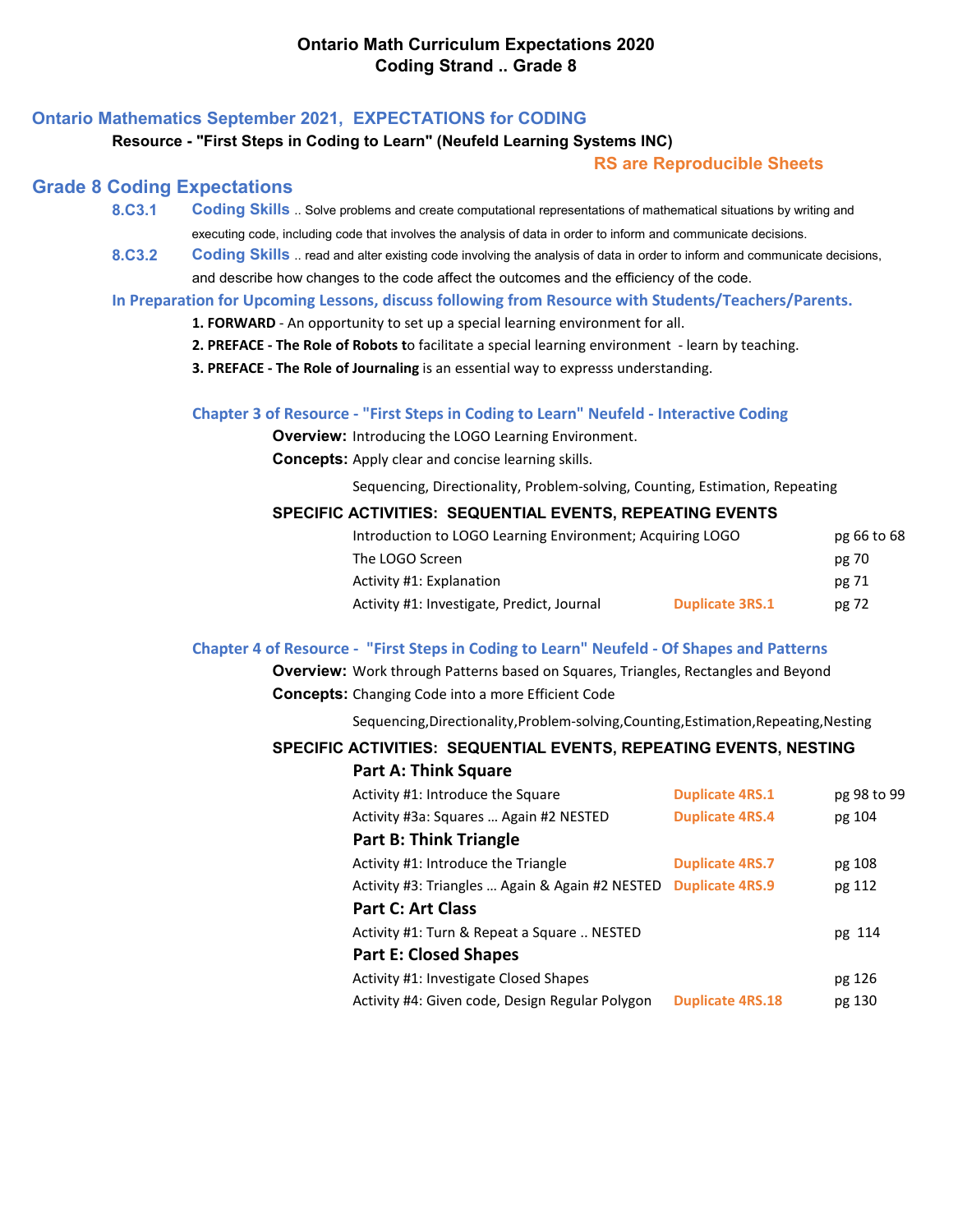|  |  | <b>Grade 8 Coding Expectations continued</b> |  |
|--|--|----------------------------------------------|--|
|--|--|----------------------------------------------|--|

### **RS are Reproducible Sheets**

#### **Chapter 5 of Resource - "First Steps in Coding to Learn" Neufeld - Building New Learning**

**Overview:** Introduction to "Procedures" - a more efficient way of programming

**Concepts:** A "procedure" is a set of commands used to perform a specific task.

A "procedure" introduces a control structure leading to conditional statements

# **SPECIFIC ACTIVITIES:PROCEDURES leading to efficient CONTROL STRUCTURES**

| Part A: TURTLE'S FIRST DAY IN SCHOOL           |                        |             |
|------------------------------------------------|------------------------|-------------|
| Activity #1: Introduce the First Lesson        |                        | pg 134      |
| <b>Your Second Task</b>                        | <b>Duplicate 5RS.1</b> | pg 135      |
| Activity #2: The Second Lesson                 |                        | pg 140      |
| <b>Your Second Task</b>                        | <b>Duplicate 5RS.2</b> | pg 141      |
| Activity #4: The Daisy                         |                        | pg 147      |
| Idea #1                                        |                        | pg 147      |
| Part B: HOMEWORK on the FIRST DAY              |                        | pg 150      |
| Activity #1: SQUARES Everywhere                | <b>Duplicate 5RS.3</b> | pg 151      |
| Activity #5: The WREATH                        |                        | pg 155      |
| Part C: LESSONS ON DAY 2 IN SCHOOL             |                        | pg 156      |
| Activity #1: Investigate Plans                 |                        | pg 156      |
| Plan #1, #2, #3, #4                            |                        | pg 156, 157 |
| Part D: HOMEWORK ON DAY 2                      |                        | pg 158      |
| Activity #1: Building Square to Flag to Ferris | <b>Duplicate 5RS.6</b> | pg 158      |
| Activity #3: Build Square to Panes to Condo    | <b>Duplicate 5RS.8</b> | pg 160      |
| Activity #4: Build Tri to Para to Trap to Wow  | <b>Duplicate 5RS.9</b> | pg 161      |

### **Chapter 6 of Resource - "First Steps in Coding to Learn" Neufeld - Coding with Variables**

**Overview:** By creating procedures with variables & subprograms, one becomes more efficient We will learn how to code using variables or placeholderand subprograms

**Concepts:** The variable is a placeholder in which contents "vary" to perform a task.

A "procedure" with variables introduces a control condition depending on Count.

## **SPECIFIC ACTIVITIES:PROCEDURES leading to efficient CONTROL STRUCTURES Part A: INTRODUCTION: CODING WITH VARIABLES**

| From 4 Boxes to a ChineseBox Pattern                   | <b>Duplicate 6RS.3</b><br>pg 170 |
|--------------------------------------------------------|----------------------------------|
| <b>Part B Procedures with ONE VARIABLE</b>             |                                  |
| <b>Activity #1:TEACH CROSS</b>                         | pg 177                           |
| Solution without Variables  CROSS1  CROSS5             |                                  |
| Solution with Variables  CROSS :LENGTH                 |                                  |
| Activity #2 TEACH STRING                               | pg 180                           |
| STRING:L                                               |                                  |
| Activity #4 Procedure within a Procedure  A SubProgram | pg 184                           |
| PANE :WIDTH                                            | WINDO: WIDTH                     |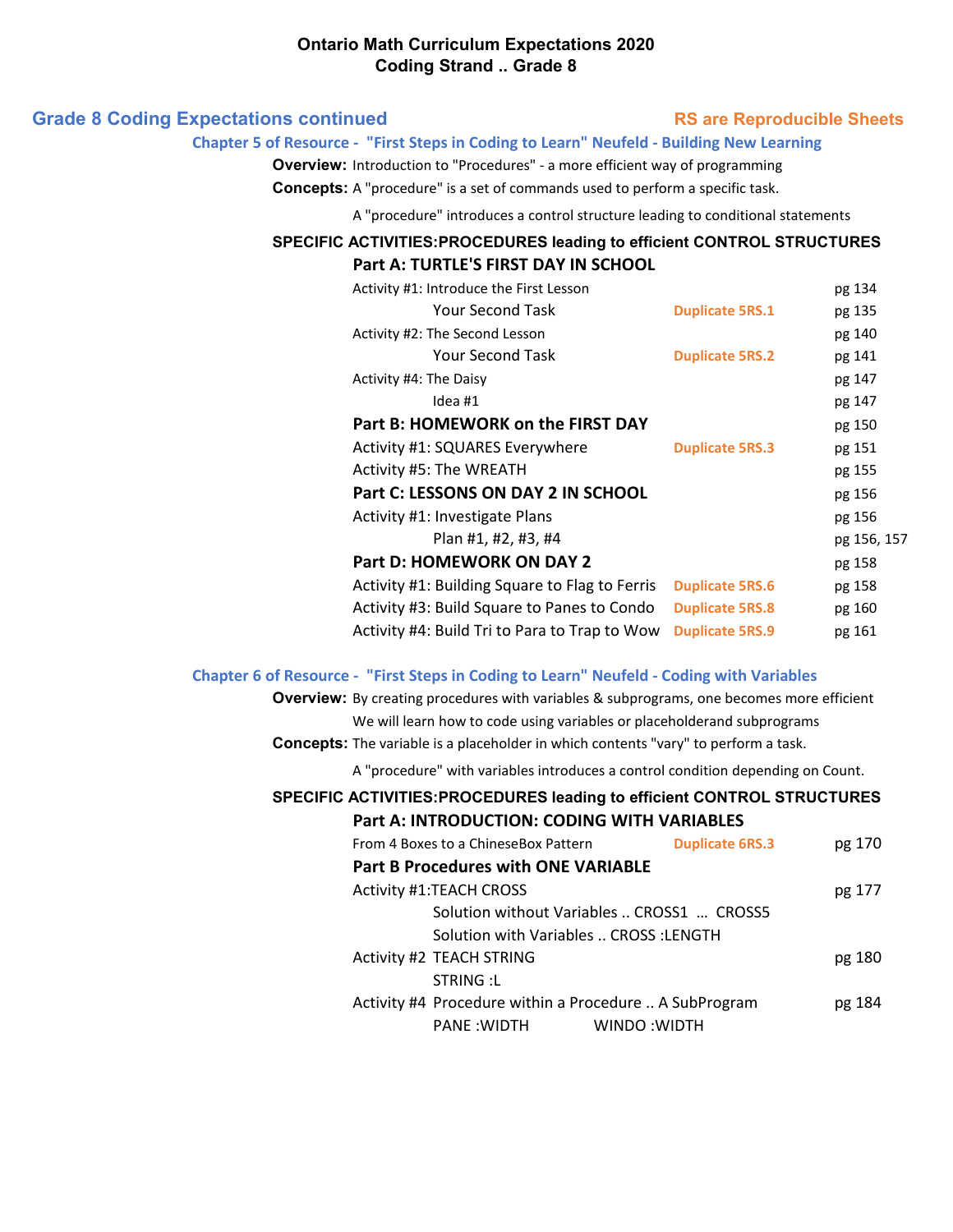# **Grade 8 Coding Expectations continued**

## **Part C Procedures with TWO VARIABLES**

| RECTANGLE:L:W   |                                                       | <b>Duplicate 6RS.5</b> | pg 187 |
|-----------------|-------------------------------------------------------|------------------------|--------|
| A REGULAR SHAPE | POLY :N :T                                            | <b>Duplicate 6RS.6</b> | pg 190 |
| ZIG IT to ART   | ZIG: X:Y                                              |                        | pg 192 |
|                 | STREET ACTIVITYProgram and SubProgram Duplicate 6RS.7 |                        | pg 193 |

### **Chapter 7 of Resource - "First Steps in Coding to Learn" Neufeld - Again & Again with Recursion**

**Overview:** By creating procedures with variables & recursion, one becomes more efficient

# We will learn how to code using variables and recursion.

**Concepts:** Recursion creates efficiency, making procedures much shorter to create and modify

### **SPECIFIC ACTIVITIES:PROCEDURES with RECURSION leading to efficient control.**

|                     | Part A First Lesson with RECURSION |                              | pg 196 |
|---------------------|------------------------------------|------------------------------|--------|
| Activity #1 SQUARES |                                    |                              | pg 196 |
|                     | Idea 1 and Idea 2                  |                              |        |
| Activity #2 EXAMPLE |                                    |                              | pg 198 |
| Activity #3 STAIRS  |                                    |                              | pg 199 |
| Activity #4 MILL    |                                    |                              | pg 200 |
|                     | Activity #5 SQUARRAL               |                              | pg 201 |
| Conditional         |                                    | The Runaway Turtle  IF  THEN | pg 203 |

| Part B                                | <b>Recursion Homework</b>            |                        |        |
|---------------------------------------|--------------------------------------|------------------------|--------|
|                                       | Activity #1 Homework #1              | <b>Duplicate 7RS.1</b> | pg 205 |
|                                       | Activity #2 Homework #2              | <b>Duplicate 7RS.2</b> | pg 206 |
|                                       | Activity #4 A Polygon Challenge      |                        | pg 208 |
| Part C                                | Recursion and Variables in Art Class |                        | pg 210 |
| $S_{min} N G_{conv} \geq C_{min} R P$ |                                      |                        | ng 210 |

| Spin N Grow a SQUARE                  |                        | pg 210 |
|---------------------------------------|------------------------|--------|
| The POLYSPI Series                    |                        | pg 212 |
| Grow & Stop SPINTRIANGLE & SPINSQUARE | <b>Duplicate 7RS.4</b> | pg 215 |
| The PATTERNS Series                   |                        | pg 216 |

### **Chapter 8 of Resource - "First Steps in Coding to Learn" Neufeld - Projects**

**Overview:** Solve problems and create computational representations of mathematical situations.

**Concepts:**Understand the importance of sequencing and breaking down

steps in challenges in filling shapes.

### **SPECIFIC ACTIVITIES:PROCEDURES using mathematical ideas to create design**

**and to exercise control.**

| Part A | The Address - Ordered Pairs               |                        |        |
|--------|-------------------------------------------|------------------------|--------|
|        | Concept #1Addresses in the First Quadrant |                        | pg 218 |
|        | Concept #2 Activity to Reinforce Codes    | <b>Duplicate 8RS.1</b> | pg 221 |
|        | Concept #3 Activity to Challenge          | <b>Duplicate 8RS.2</b> | pg 222 |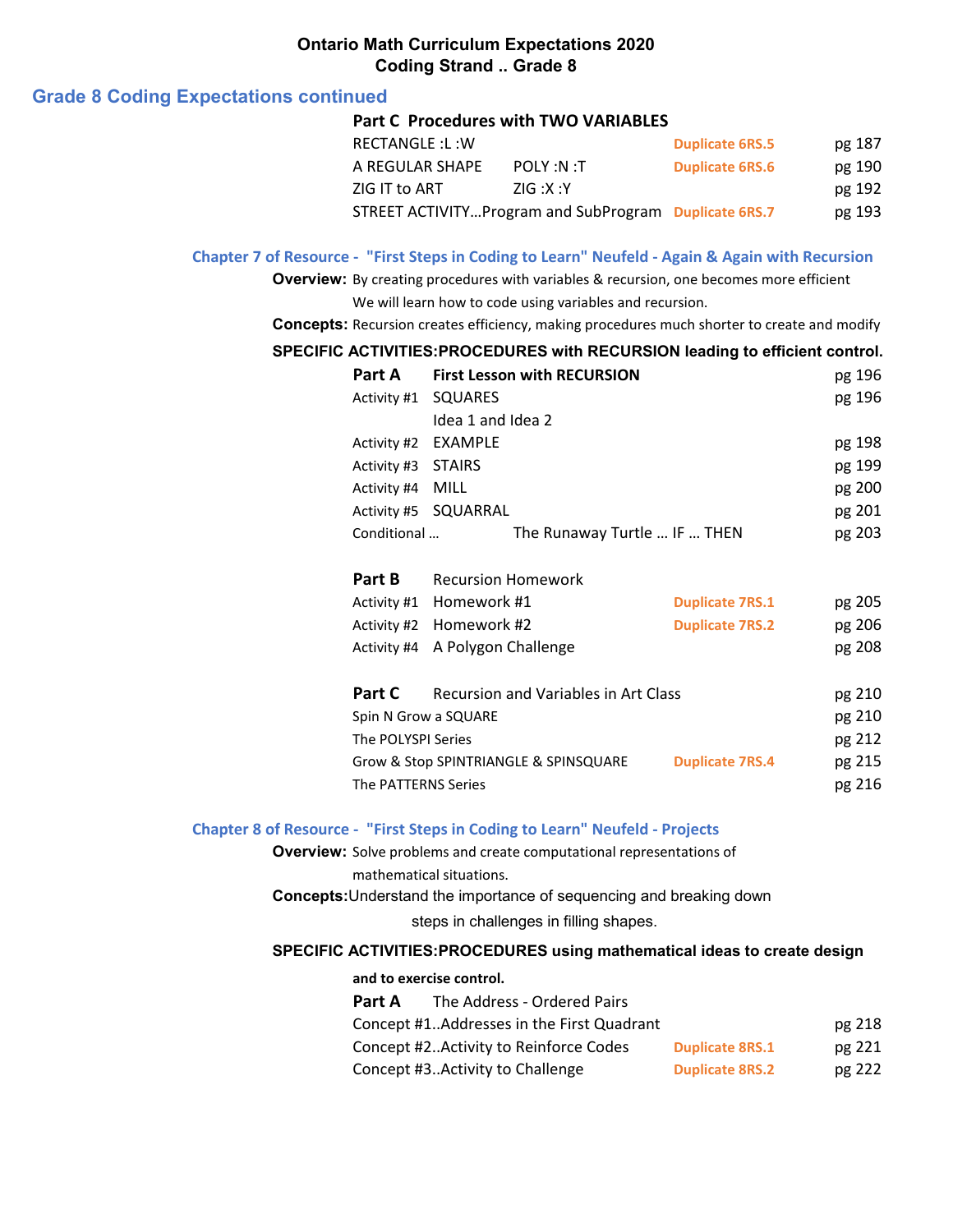# **Grade 8 Coding Expectations continued**

|        | Concept #44 Quadrants of X-Y Plane             |                        | pg 223 |
|--------|------------------------------------------------|------------------------|--------|
|        | Concept #5. Marking & Pointing in 4 Quadrants  |                        | pg 224 |
|        | Concept #6Marking & Pointing in first Quadrant |                        | pg 225 |
| Part B | Filling a Square                               |                        |        |
|        | Fillsquare1  A First Idea                      |                        | pg 226 |
|        | Fillsquare2  A Second Idea                     |                        | pg 229 |
|        | Fillsquare3  A Third Idea                      |                        | pg 231 |
|        | Fillsquare4  A Fourth Idea                     |                        | pg 232 |
|        | Fillsquare5  A Fifth Idea                      |                        | pg 233 |
|        |                                                |                        |        |
| Part C | Filling a Square                               |                        |        |
|        | FillTriangle1  The First Method                |                        | pg 235 |
|        | FillTriangle2  The Second Method               |                        | pg 236 |
|        |                                                |                        |        |
| Part D | Fill it up                                     |                        | pg 238 |
|        | Examples to try "FILL"                         |                        | pg 239 |
| Part E | The Circle                                     |                        |        |
|        |                                                |                        | pg 241 |
|        | From Regular Polygons to Circles               |                        | pg 241 |
|        | <b>Factors to Change Circle Size</b>           |                        | pg 243 |
|        | <b>Codes to Create Circular Shapes</b>         |                        | pg 244 |
| Part F | RepCount - Opportunity for Art                 | <b>Duplicate 8RS.3</b> | pg 246 |
|        | Investigate repCount with graphics             |                        | pg 247 |
|        | Investigate repCount with graphics             |                        | pg 248 |
|        |                                                |                        |        |

## **Chapter 9 of Resource - "First Steps in Coding to Learn" Neufeld - Projects with Multiple Turtles**

**Overview:** Solve mathematical challenges using multiple turtles in a line or circle **Concepts:**Understand the importance of sequencing and breaking down steps to solve

challenges in coding multiple turtles to reflect mathematics of lines and planes. **SPECIFIC ACTIVITIES:**

| PROCEDURES using mathematical ideas to create design with multiple turtles |                        |        |
|----------------------------------------------------------------------------|------------------------|--------|
| Predict - Test - Explain - Followup                                        |                        |        |
| Concept #1: Controlling Many Turtles                                       |                        | pg 250 |
| Concept #2: Turtles Form a Circle                                          |                        | pg 251 |
| <b>Activity on Controlling Many</b>                                        | <b>Duplicate 9RS.1</b> | pg 252 |
| Concept #3: Selected Turtles on a Circle                                   |                        | pg 253 |
| <b>Activity with Selected Turtles</b>                                      | <b>Duplicate 9RS.2</b> | pg 255 |
| Concept #4: Turtles Moving from a Circle                                   |                        | pg 257 |
| Concept #5: Challenges Involving Turtles                                   |                        | pg 260 |
| Reinforce Codes for Turtles on a Circle                                    | <b>Duplicate 9RS.3</b> | pg 262 |